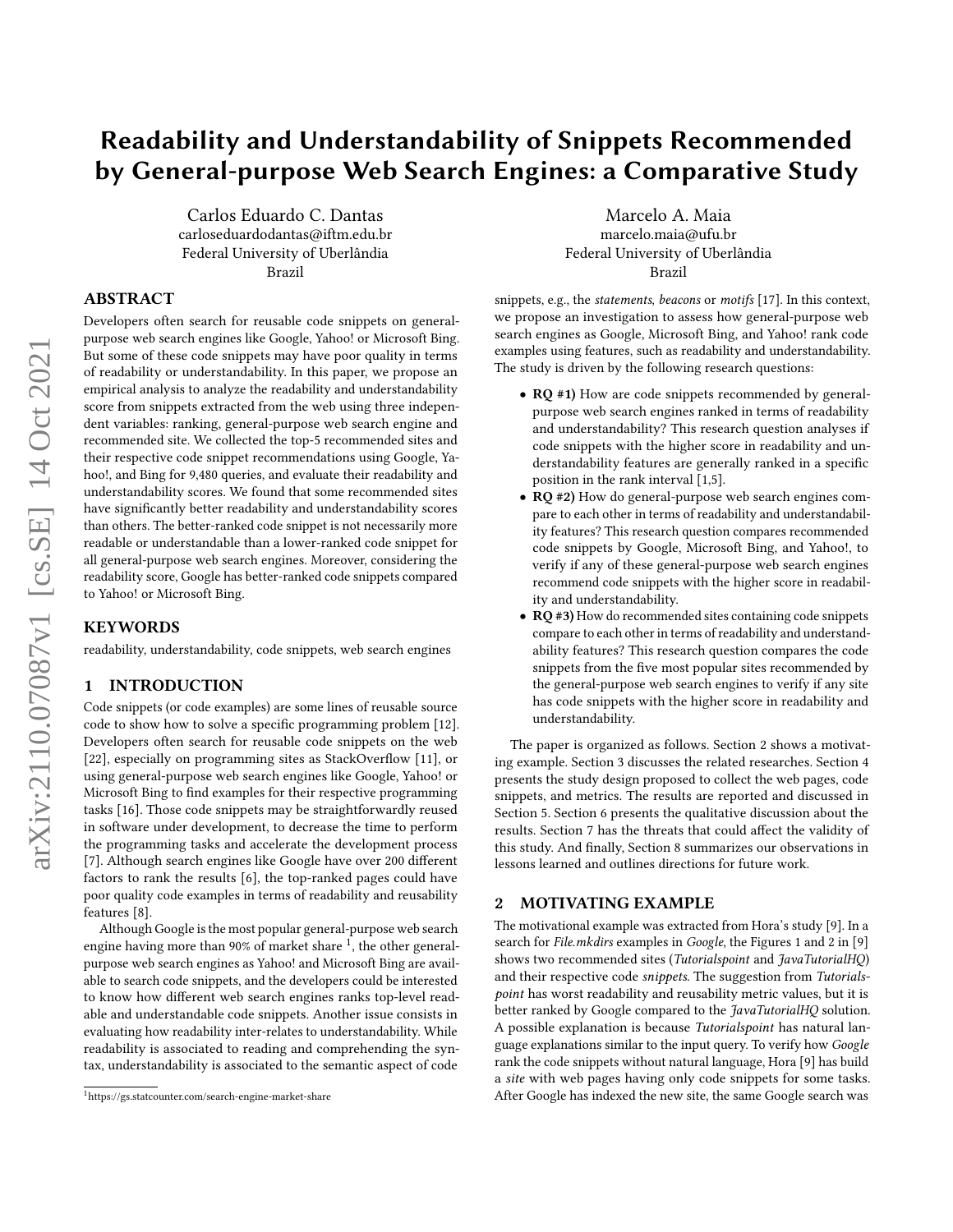performed on that new web site, and then the JavaTutorialHQ code snippet was better ranked compared to the Tutorialspoint snippet.

The motivational example raises two hypotheses:

- H1) A better-ranked code snippet could not necessarily have higher readability or understandability score.
- H2) Some recommended sites could have overall better readability or understandability score than other sites.

## 3 RELATED WORK

Some works have been proposed to analyze the readability of source code snippets. In a related paper with ours, Hora [\[9\]](#page-4-8) investigated how Google is ranking the code snippets in terms of the readability and reusability features. This research constructed a new site with 1,000 web pages with code snippets from 100 Java APIs. After Google indexed its web pages, some input queries were performed using Google narrowing that site. The objective was to identify how Google ranked the web pages containing only code snippets. Google does not necessarily prioritize code snippets with high readability or reusability metric values, but web pages with multiple code snippets would probably be ranked first. Our research has differences because we consider other general-purpose web search engines, such as Microsoft Bing and Yahoo!, and also consider the understandability feature.

Other works uses readability feature to improve the code snippet overall score. Hora [\[10\]](#page-4-9) constructed the API Sonar tool<sup>[2](#page-1-0)</sup> ranking code snippets with readability feature proposed by Scalabrino et al. [\[18\]](#page-4-10). Moreno et al. [\[13\]](#page-4-11) developed the Muse approach to rank code examples using readability feature proposed by Buse and Weimer [\[2\]](#page-4-12). These related works shows how readability is a well used feature to rank code snippets. Our work differs because it is not ranking code snippets, but compares code snippets readability and understandability features in three independent variables: ranking, recommended websites, and general-purpose web search engine.

Some related works reinforce the relevance of our study: Treude and Robillard [\[20\]](#page-4-13) shows that only 49% of StackOverflow code snippets are fully self-explanatory, which explains why developers are interested in explanations accompanying StackOverflow code snippets [\[14\]](#page-4-14). Our work helps to compare the readability and understandability scores between StackOverflow accepted answers and other sites, to identify potential sites with more comprehensive code snippets.

# 4 STUDY DESIGN

This section presents the overall approach to answer the research questions. The major steps are: (1) Select Input Queries, (2) Collect Top-n Web Pages, (3) Extract Code Snippets, (4) Calculate Metrics, and (5) Analysis Methods. The details of each step are in the following subsections. A replication package, including the tools, scripts, evaluations and the instructions for reproduction is available [\[5\]](#page-4-15).

# 4.1 Select Input Queries

In this step, we selected 10,000 input queries performed by users on CROKAGE tool<sup>[3](#page-1-1)</sup>. CROKAGE is a code search engine that extract code snippets written in Java language and their explanations from StackOverflow [\[4\]](#page-4-16). These input queries were performed by users from more than 80 countries, searching for programming tasks <sup>[4](#page-1-2)</sup>. We removed duplicated queries and queries manually labeled as not applicable (e.g., non-Java programming languages) by the CROKAGE research [\[4\]](#page-4-16).

# 4.2 Collect Top-n Web Pages

This step consists in collecting the top-5 web pages recommended by Google, Yahoo!, and Microsoft Bing for each input query. These queries receive the additional tokens "example in java". The "example" token aims to find code snippets instead of only explanations [\[19\]](#page-4-17). The token in java aims to find code snippets written in Java language. General queries as how to add element in a list could return code snippets written in other popular programming languages like Python or Javascript [\[9\]](#page-4-8). To collect the recommended web pages, we used regular expressions in each general-purpose web search engine, extracting the links to recommend web pages from their html tags. We discarded queries with less than 5 web pages recommendations, resulting in 9,480 queries and a total of 47,400 links to web pages from 5,355 distinct sites. Figure [1](#page-2-0) shows the five most popular recommended sites from each web search.

# 4.3 Extract Code Snippets

This step consists in selecting the five most popular sites for the input queries and creating regular expressions to extract the code snippets from their html tags. The five popular web sites are:

- stackoverflow.com
- www.geeksforgeeks.org
- www.javatpoint.com
- www.tutorialspoint.com
- www.codegrepper.com

For stackoverflow.com, we extracted the code snippets from each accepted answer written in Java, because the questioner should have the best judgement of whether the answer solves the problem [\[23\]](#page-4-18). In the other sites, the regular expressions search for source code and natural language description with the tokens "example" and "Java" inside the html tags. The www.javatpoint.com site has specific CSS class for each programming language, making it easier to find Java source code.

#### 4.4 Calculate Metrics

This step consists in calculating the readability and understandability scores on the extracted code snippets.

To measure readability, this research uses the prediction model proposed by Scalabrino et al. [\[18\]](#page-4-10). This model has been used in other works to extract readability scores from code snippets [\[9\]](#page-4-8) [\[10\]](#page-4-9), and the classes inside GitHub repositories [\[15\]](#page-4-19). This model<sup>[5](#page-1-3)</sup> includes a set of metrics including comments, identifiers consistency, textual coherence, number of meanings, and concepts. The output score is a real number in the interval [0,1] where 0 means low readability and 1 means high readability.

<span id="page-1-0"></span><sup>2</sup>http://apisonar.com/

<span id="page-1-1"></span><sup>3</sup>http://isel.ufu.br:9000/

<span id="page-1-2"></span> $^4$ https://stackoverflow.blog/2019/08/14/crokage-a-new-way-to-search-stackoverflow/

<span id="page-1-3"></span><sup>5</sup>https://dibt.unimol.it/report/readability/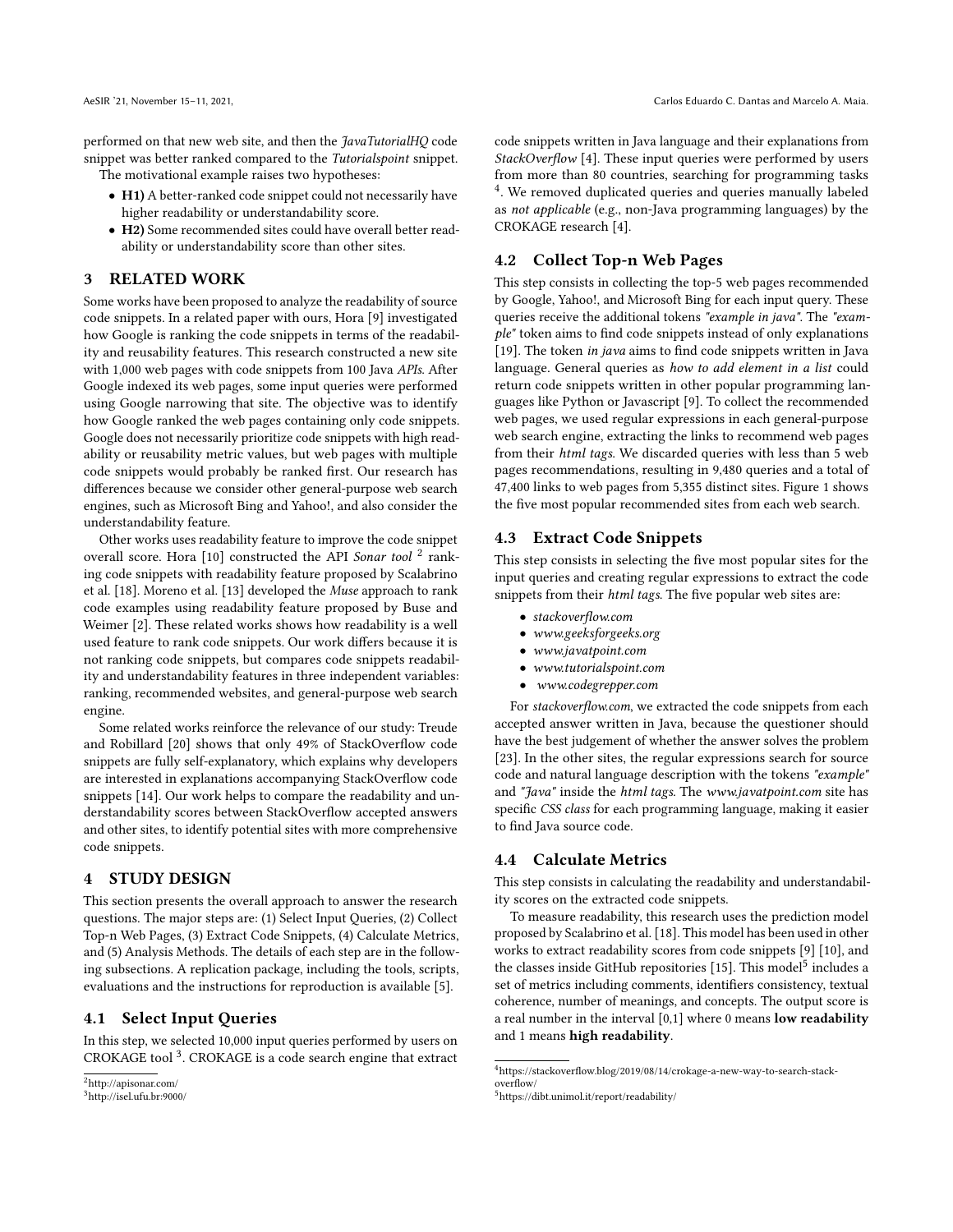<span id="page-2-0"></span>

Figure 1: Most popular sites with recommended web pages ranked on top-5 for 9,480 queries performed on Google, Microsoft Bing and Yahoo!

To measure understandability, the selected code-based metric is cognitive complexity proposed by Campbell [\[3\]](#page-4-20) with the source code is available in SonarSource tool <sup>[6](#page-2-1)</sup>. The cognitive complexity could be used to measure some understandability aspects [\[1\]](#page-4-21) [\[21\]](#page-4-22). The output score is a natural number, where 0 means high understandability, and if the score is equal or higher than 15, is considered low understandability  $^7$  $^7$ .

To measure understandability in the same interval [0,1] as readability, we propose the metric as follows:

$$
understanding(csi) = \begin{cases} 1 - \frac{\#cc}{\#mcc} & \text{if } \#cc < 15\\ 0.0 & \text{otherwise} \end{cases}
$$

#cc is the complexity cognitive value extracted from SonarSource tool for the code snippet  $cs_i$ . The  $\#mcc$  is the maximum recommend complexity cognitive value,  $\#mcc = 15$ . If a code snippet reaches  $\#cc$ >= 15, the metric output will be 0.

## 4.5 Analysis Methods

To compare the distribution between the dependent variables (readability score, understandability score) and independent variables (general-purpose web search engine, ranking and recommended sites), we apply the analysis of variance (ANOVA) using 5% confident level (i.e.,  $p$ -value<0.05). To find which groups are significantly different from each other, we use Tukey test. This analysis have three groups on general-purpose web search engines (Google, Microsoft Bing! and Yahoo), five groups on ranking (top-1 to top-5), and five groups on the selected sites (stackoverflow, geeksforgeeks, javatpoint, tutorialspoint and codegrepper).

#### 5 RESULTS AND FINDINGS

In this section, the results are shown according to each research question. To interpret the Tukey test in Figures [2,](#page-3-0)[3](#page-3-1) and [4,](#page-3-2) there is significant difference in mean loss for each group which the 0.00 value is outside of the confidence interval.

RQ #1) How code snippets recommended by general-purpose web search engines are ranked in terms of readability and understandability?

Extracting the ANOVA on ranking independent variable, we obtained  $p$ -value = 0.0034 for readability and  $p$ -value = 0.0003 for understandability. This result means that there is significant differences between ranking code snippets in readability and understandability. The Figure [2](#page-3-0) shows the Tukey Test with a small effect size, i.e., -0.02

<span id="page-2-1"></span>

<span id="page-2-2"></span><sup>7</sup>https://stackoverflow.com/questions/45083653/sonarqube-qualify-cognitivecomplexity/45084107#45084107

to 0.01 in readability and -0.01 to 0.02 in understandability. The Top-2 code snippet shows overall better readability and understandability score than Top-1, Top-4 and Top-5 code snippets, as Top-3 shows better understandability score than Top-1 and Top-2 code snippets.

 $RQ$  #1 Answer: The ranking analysis confirms the H #1 hypothesis, i.e., a better-ranked code snippet is not necessarily more readable or understandable than a lower-ranked code snippet. The effect seems small, but we found Top-2 code snippets with overall better readability and Top-3 with overall better understandability score.

# RQ #2) How do general-purpose web search engines compare to each other in terms of readability and understandability features?

Extracting the ANOVA on the general-purpose web search engine independent variable, we obtained  $p$ -value = 1.207e-12 for readability and  $p$ -value = 0.0364 for understandability. This result means that there are significant differences between general-purpose web search engine code snippets in readability and understandability. The Figure [3](#page-3-1) shows the Tukey Test with small effect, i.e., -0.02 to 0.02 in readability and -0.01 to 0.005 in understandability. In readability, the Google code snippets have overall better readability than Microsoft Bing and Yahoo!. In understandability, Google shows a small difference to Microsoft Bing.

RQ #2 Answer: Google has a better overall readability score compared to Microsoft Bing and Yahoo, but with a small effect. Google has a better overall understandability score compared to Microsoft Bing.

#### RQ #3) How do recommended sites containing code snippets compare to each other in terms of readability and understandability features?

Extracting the ANOVA on recommended site independent variable, we obtained  $p$ -value = < 2.2e-16 for readability and  $p$ -value = < 2.2e-16 for understandability. This result means that there is significant differences between recommended sites code snippets in readability and understandability. The Figure [4](#page-3-2) shows the Tukey Test with a medium effect for readability, i.e., -0.15 to 0.10 and small effect on understandability, i.e., -0.04 to 0.08. In readability, geeksforgeeks shows the higher overall score, and tutorialspoint has overall better understandability.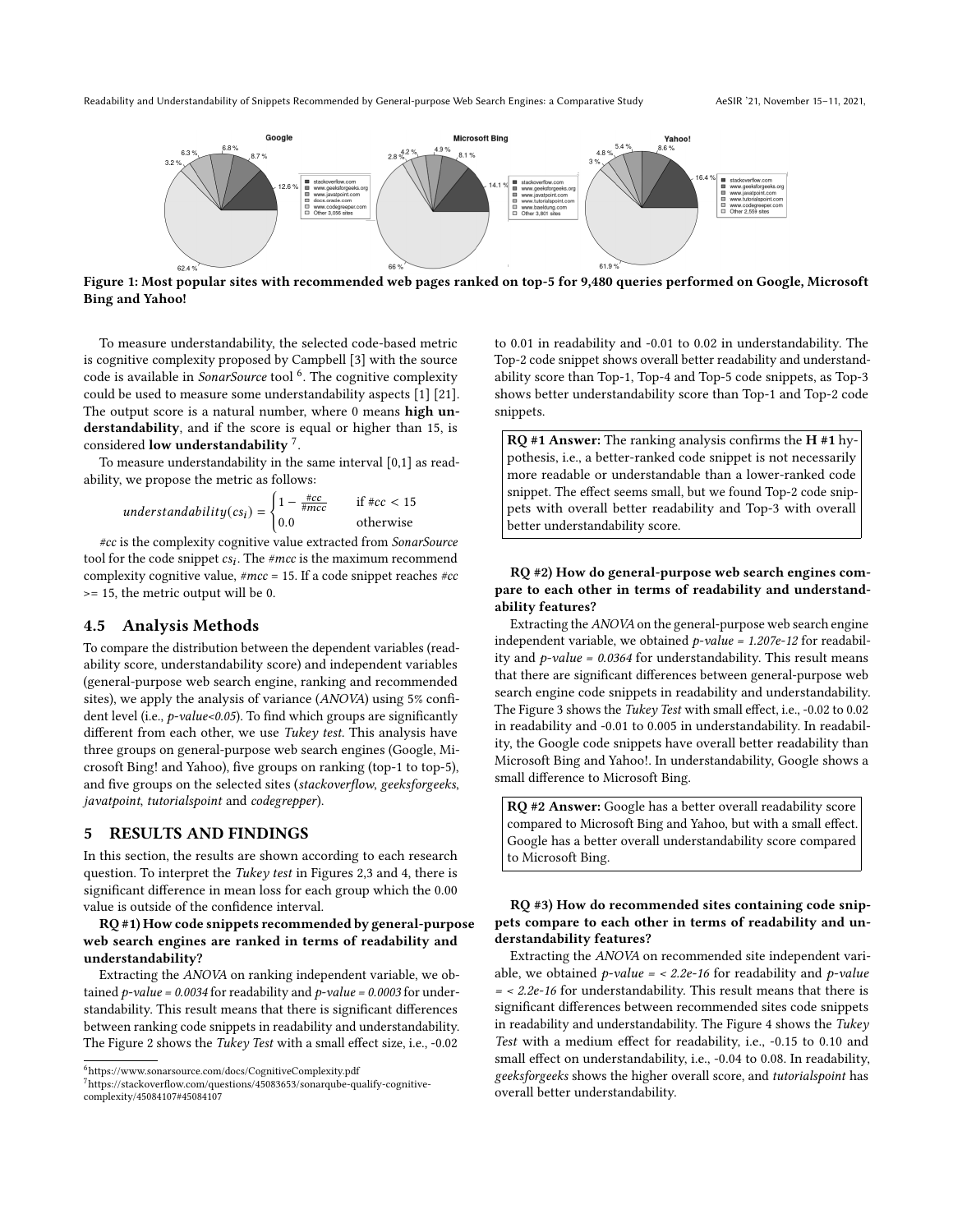<span id="page-3-0"></span>

Figure 2: Tukey Test confidence intervals (x-axis) with the differences between ranking groups (y-axis)

<span id="page-3-1"></span>

<span id="page-3-2"></span>Figure 3: Tukey Test confidence intervals (x-axis) with the differences between web search engines groups (y-axis)



Figure 4: Tukey Test confidence intervals (x-axis) with the differences between recommended sites groups (y-axis)

RQ #3 Answer: The recommended sites analysis confirms the H #3 hypothesis, i.e., there is significant differences between the readability and understandability score between the recommended sites. geeksforgeeks has the overall best readability score, and tutorialspoint has the overall best understandability score.

# 6 DISCUSSION

The geeksforgeeks is a tutorial programming site containing code snippets with one comment per line of code, and high cohesion with one concept. These features contributes to produce a higher score on readability metric. For example, on the input query "How to append to a string?", the geeksforgeeks code snippet  $8$  had readability

<span id="page-3-3"></span><sup>8</sup>https://www.geeksforgeeks.org/java-program-to-add-characters-to-a-string/

score = 0.[9](#page-3-4)4, and the *tutorialspoint* code snippet  $9$  has readability score = 0.44. The geeksforgeeks code have more comments, and tutorialspoint code snippet have more concepts in the same line, e.g. new BufferedWriter(new FileWriter("filename")), instead of geeksforgeeks code snippet with one concept per line.

The understandability metric used in this research had a low effect in all analyses between independent variables. Figure [5](#page-4-23) shows 58.3% of the code snippets have maximum understandability scores. Many code snippets has few lines of API calls, without if/else conditions or for/while loops. This result suggests that the understandability feature is more feasible to be used in complete classes from git repositories.

<span id="page-3-4"></span><sup>9</sup>https://www.tutorialspoint.com/javaexamples/file\_append.htm/